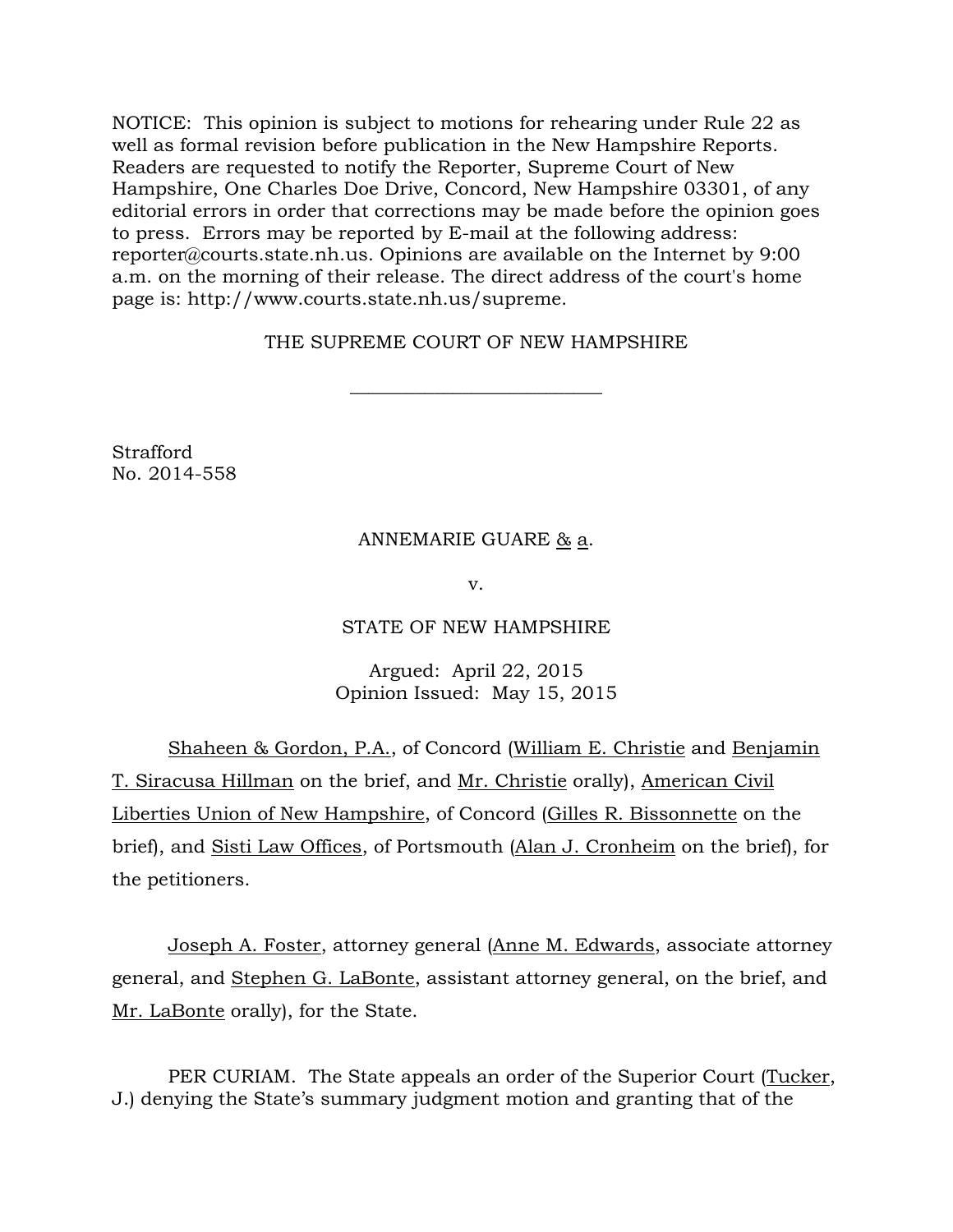petitioners, Annemarie E. Guare, Cody Blesedell, Garret Healey, Joan Ashwell, and the League of Women Voters, on their petition for declaratory and injunctive relief. When this case was decided by the trial court, petitioners Guare, Blesedell, and Healey were students enrolled at the University of New Hampshire, and petitioner Ashwell was a volunteer with the New Hampshire League of Women Voters.

The order on appeal made permanent the preliminary injunction issued in 2012 by the Superior Court (Lewis, J.), pursuant to which the State was required to delete from the standard voter registration form the following language: "In declaring New Hampshire as my domicile, I am subject to the laws of the state of New Hampshire which apply to all residents, including laws requiring a driver to register a motor vehicle and apply for a New Hampshire[ ] driver's license within 60 days of becoming a resident." Laws 2012, 285:2. The trial court issued the permanent injunction after concluding that the challenged language violated Part I, Article 11 of the New Hampshire Constitution. On appeal, the State does not separately challenge the trial court's issuance of injunctive relief. Rather, the State confines its appellate arguments to the trial court's determination that the challenged language violates Part I, Article 11. We affirm.

### I. Background

Language similar to the challenged language was first added to the standard voter registration form in 2003. See Laws 2003, 289:25. It was removed from the form in 2007. See Laws 2007, 10:1. The challenged language was added to the standard voter registration form in 2012. See Laws 2012, 285:2. The sole issue in this appeal is whether the challenged language required by Laws 2012, 285:2 violates Part I, Article 11 of the New Hampshire Constitution.

In September 2012, the petitioners filed the instant action, alleging that the challenged language is confusing because it conflates the statutory definitions of "domicile" and "residence," and, therefore, violates a citizen's constitutional right to vote. See RSA 654:1, I (Supp. 2014) (defining "domicile"); RSA 21:6 (2012) (defining "resident"); RSA 21:6-a (2012) (defining "residence"). Following several hearings, the superior court issued a preliminary injunction, which removed the language from the voter registration form pending final resolution of this case. In October 2012, the State filed with this court an emergency motion for a stay. We denied the State's motion on October 9, 2012.

The petitioners filed their summary judgment motion in the trial court in March 2014, and the State filed its objection and cross-motion in April 2014. In its summary judgment order, the trial court first determined that it had to apply our strict scrutiny standard of review to the challenged language. The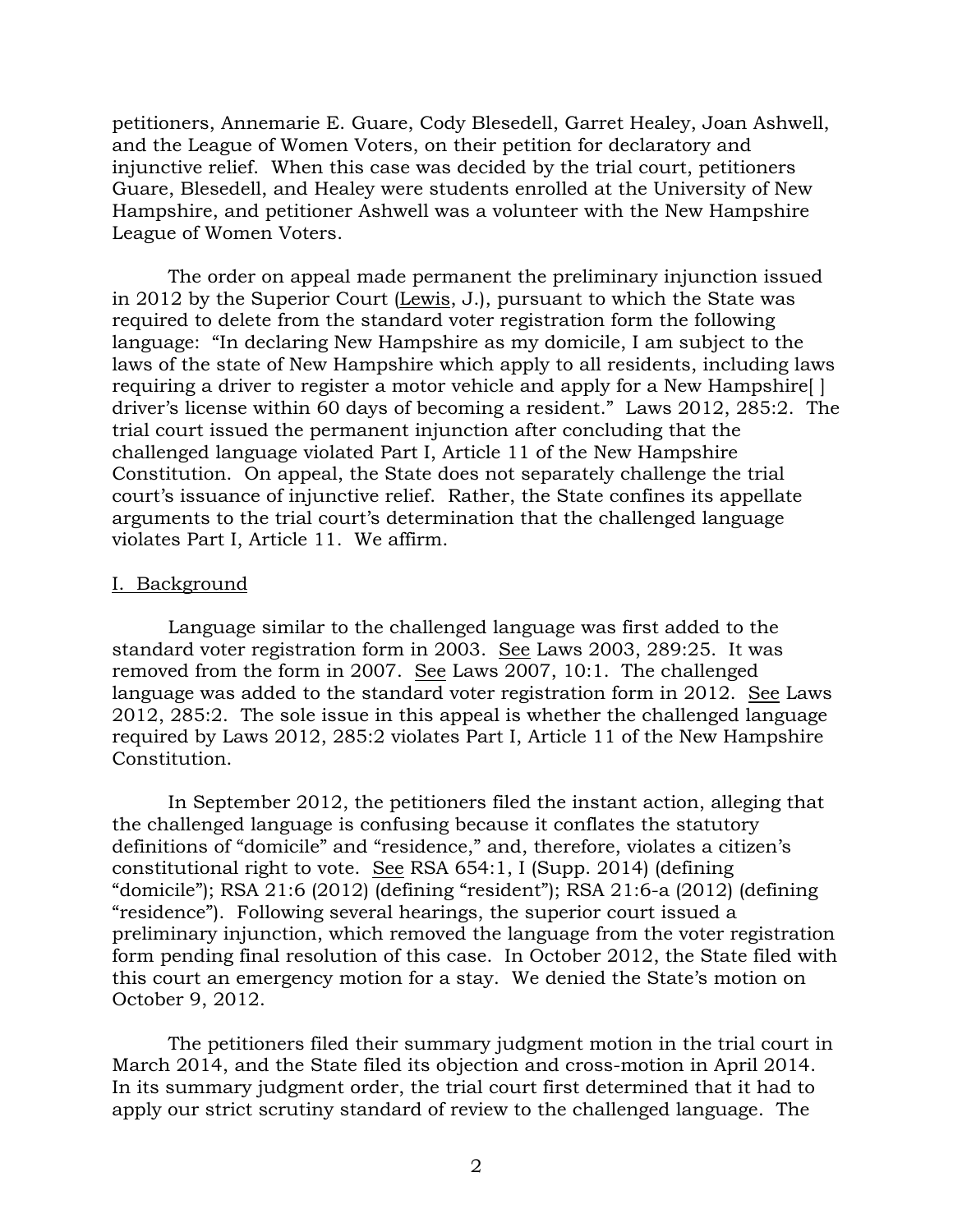trial court reasoned that strict scrutiny was required because the right to vote is a fundamental right, see Akins v. Sec'y of State, 154 N.H. 67, 71 (2006), and because, in the trial court's view, the subject language severely burdened the right to vote by confusing potential registrants and causing otherwise qualified voters to forgo registering to vote. Although the State advanced three interests to justify the language, the trial court found that none was sufficiently weighty to justify the severe burden upon a citizen's fundamental right to vote. See id. Accordingly, the court concluded that the subject language violates Part I, Article 11 of the State Constitution.

On appeal, the State argues that the trial court erred by applying strict scrutiny to the subject language. The State contends that because the language is "consistent with New Hampshire law | and is both reasonable and nondiscriminatory," it imposes no burden upon a citizen's fundamental right to vote. The State further contends that "[a]ny restrictions that the subject language places on [the] right to vote" are justified by the State's interest in complying with certain provisions of the federal Help America Vote Act (HAVA), see 52 U.S.C.A. § 21083 (Supp. 2014). Because the State has not briefed on appeal the other two interests it asserted in the trial court to justify the challenged language, we consider its arguments about those interests waived. See Aubert v. Aubert, 129 N.H. 422, 428 (1987) ("Arguments not briefed are waived on appeal.").

#### II. Discussion

#### A. Standard of Review

In reviewing the trial court's rulings on cross-motions for summary judgment, we consider the evidence in the light most favorable to each party in its capacity as the nonmoving party and, if no genuine issue of material fact exists, we determine whether the moving party is entitled to judgment as a matter of law. Bovaird v. N.H. Dep't of Admin. Servs., 166 N.H. 755, 758 (2014). If our review of that evidence discloses no genuine issue of material fact and if the moving party is entitled to judgment as a matter of law, then we will affirm the grant of summary judgment. Id.

We review the trial court's application of the law to the facts de novo. Id. We also review de novo the trial court's determination that the language at issue violates Part I, Article 11 of the State Constitution. See Am. Fed'n of Teachers – N.H. v. State of N.H., 167 N.H. \_\_\_, \_\_\_, 111 A.3d 63, 68 (2015). Because it is part of a legislative act, we presume the language to be constitutional and will not declare it invalid except upon inescapable grounds. See id. Because the trial court's ruling was not based upon applying the challenged language to the particular facts and circumstances of this case, it amounts to a determination that the language is facially unconstitutional. See State v. Carter, 167 N.H. 161, 165 (2014). Thus, the petitioners, as challengers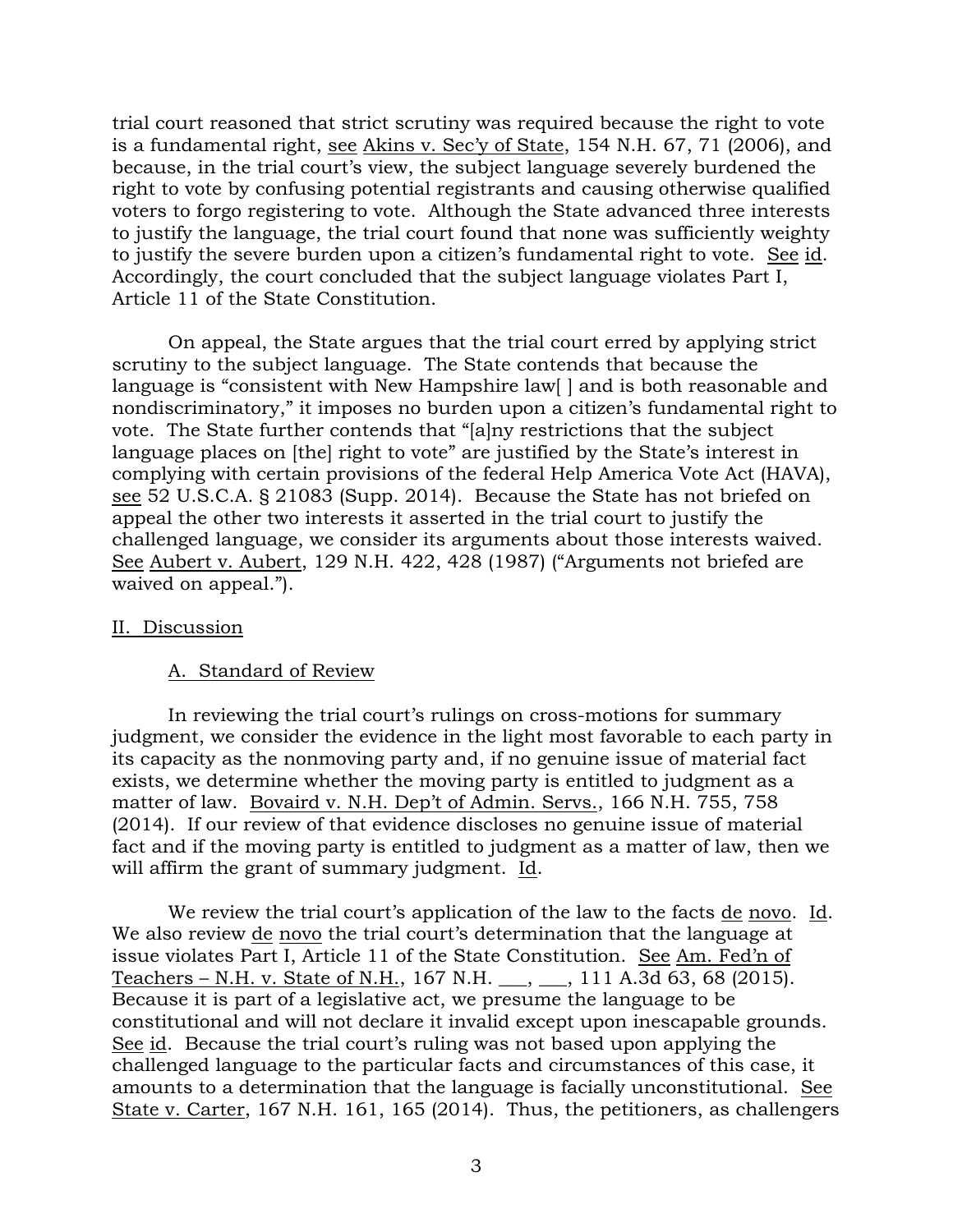of the language's constitutionality, "must establish that no set of circumstances exist under which it would be valid." Id. (quotation and brackets omitted).

## B. Relevant Constitutional and Statutory Provisions

Part I, Article 11 of the New Hampshire Constitution provides, in pertinent part:

All elections are to be free, and every inhabitant of the state of 18 years of age and upwards shall have an equal right to vote in any election. Every person shall be considered an inhabitant for the purposes of voting in the town, ward, or unincorporated place where he has his domicile.

Although the State Constitution does not define "domicile," the legislature has defined it as "that one place where a person, more than any other place, has established a physical presence and manifests an intent to maintain a single, continuous presence for domestic, social, and civil purposes relevant to participating in democratic self-government." RSA 654:1, I. Under RSA 654:1, I, a person's "mere intention to change domicile in the future does not, of itself, terminate an established domicile before the person actually moves." RSA 654:1, I-a (Supp. 2014) provides that a college student "may lawfully claim domicile for voting purposes in the New Hampshire town or city in which he or she lives while attending [college] . . . if such student's claim of domicile otherwise meets the requirements of RSA 654:1, I."

The legislature has defined "residence" differently from "domicile." "Residence" is "a person's place of abode or domicile," and the phrase "place of abode or domicile" is defined as "that [place] designated by a person as his principal place of physical presence for the indefinite future to the exclusion of all others." RSA 21:6-a. Pursuant to RSA 21:6, a "resident" is "a person who is domiciled or has a place of abode or both in this state . . . , and who has, through all of his actions, demonstrated a current intent to designate that place of abode as his principal place of physical presence for the indefinite future to the exclusion of all others." Our motor vehicle laws use this definition of "resident." See RSA 259:88 (2014). Upon becoming a "resident" of New Hampshire, one has 60 days in which to register one's vehicle here and to obtain a New Hampshire driver's license. See RSA 261:45 (2014); RSA 263:35 (2014). These requirements do not apply to citizens who are not "residents" of New Hampshire although they have their "domicile" here. The basic difference between a "resident" and a person who merely has a New Hampshire "domicile," is that a "resident" has manifested an intent to remain in New Hampshire for the indefinite future, while a person who merely has a New Hampshire "domicile" has not manifested that same intent.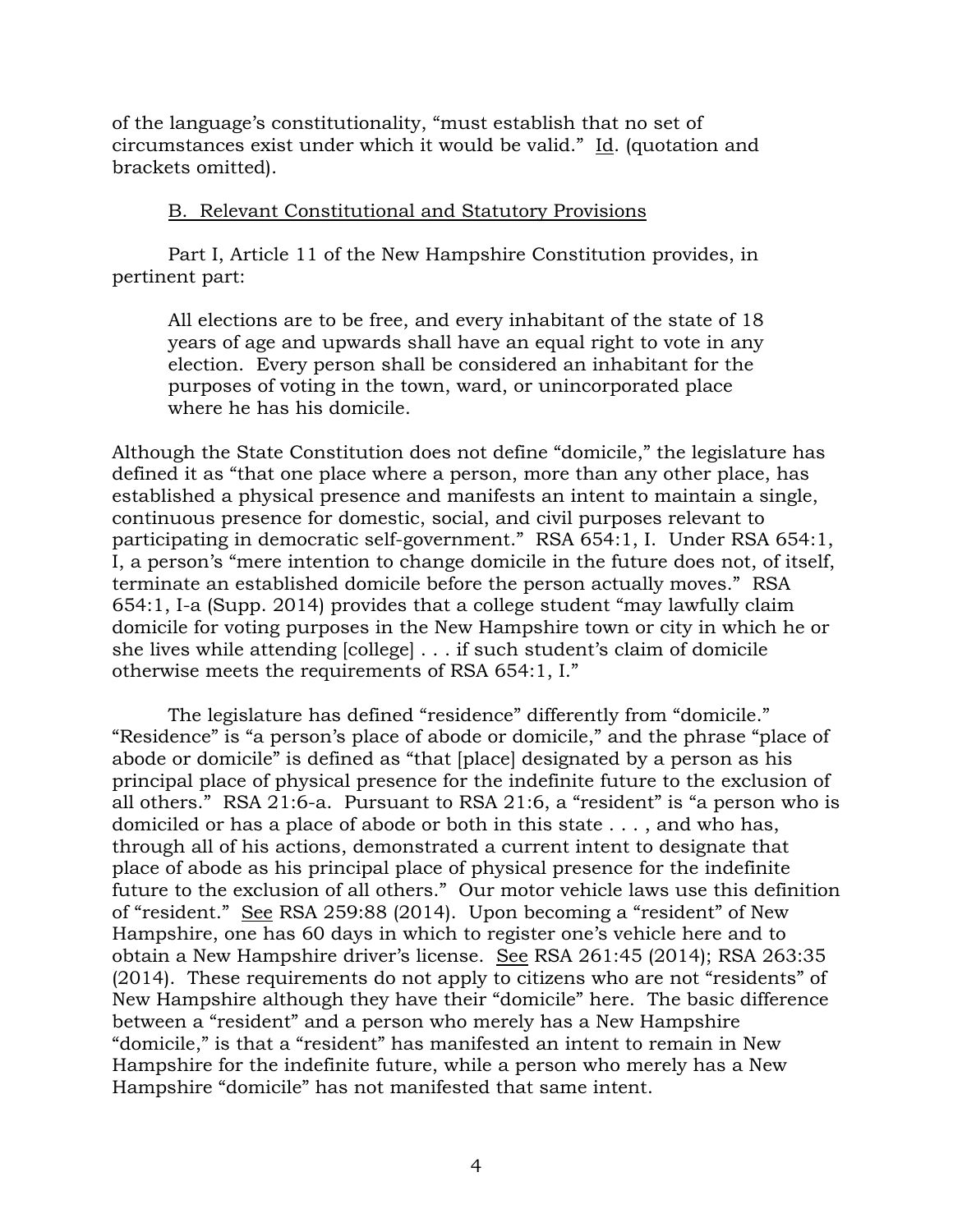For the purposes of this appeal, the State has agreed that the 2012 law that added the challenged language to the voter registration form, Laws 2012, 285:2, does not alter the statutory definitions of "domicile" and "residence." The State has also acknowledged that the statutory definition of "domicile" and the statutory definition of "residence" differ. Further, the State has agreed that, to vote in New Hampshire, a citizen need only have a New Hampshire "domicile," and need not be a New Hampshire "resident."

### C. Level of Scrutiny

Like the trial court, we begin by considering the level of scrutiny that applies to the challenged language. Although the right to vote is fundamental, we do not necessarily subject any impingement upon that right to strict scrutiny. See Akins, 154 N.H. at 72. Instead, we apply a balancing test to determine the level of scrutiny that we must apply. See id. Under that test, we "weigh the character and magnitude of the asserted injury to the [voting] rights" sought to be vindicated "against the precise interests put forward by the State as justifications for the burden imposed by its rule, taking into consideration the extent to which those interests make it necessary to burden the plaintiff's rights." Burdick v. Takushi, 504 U.S. 428, 434 (1992) (quotations omitted); see Akins, 154 N.H. at 72 (adopting this analysis under the State Constitution). "Under this standard, the rigorousness of our inquiry into the propriety of a state election law depends upon the extent to which a challenged regulation burdens" the fundamental right to vote. Burdick, 504 U.S. at 434; see Akins, 154 N.H. at 72. When those rights are subjected to "severe" restrictions, the regulation must be "narrowly drawn to advance a state interest of compelling importance." Burdick, 504 U.S. at 434 (quotations omitted); see Akins, 154 N.H. at 72. But when a state election law provision imposes only "reasonable, nondiscriminatory restrictions" upon the rights of voters, "the State's important regulatory interests are generally sufficient to justify the restrictions." Burdick, 504 U.S. at 434 (quotations omitted); see Akins, 154 N.H. at 72. "Most cases fall in between these two extremes." Obama for America v. Husted, 697 F.3d 423, 429 (6th Cir. 2012).

The petitioners argue that strict scrutiny is required because the challenged language imposes a severe burden upon the fundamental right to vote by conflating the statutory definitions of "domicile" and "residence" and potentially causing an otherwise qualified voter to be confused and to choose not to register to vote. The State counters that, because the challenged language is not misleading and does not misstate New Hampshire law, it imposes no burden upon the right to vote. According to the State, the language not only "is entirely consistent with New Hampshire law," but also "is both reasonable and nondiscriminatory." Thus, the State argues, a test similar to rational basis is the proper standard of review. See State v. Hollenbeck, 164 N.H. 154, 163 (2012) (describing rational basis test).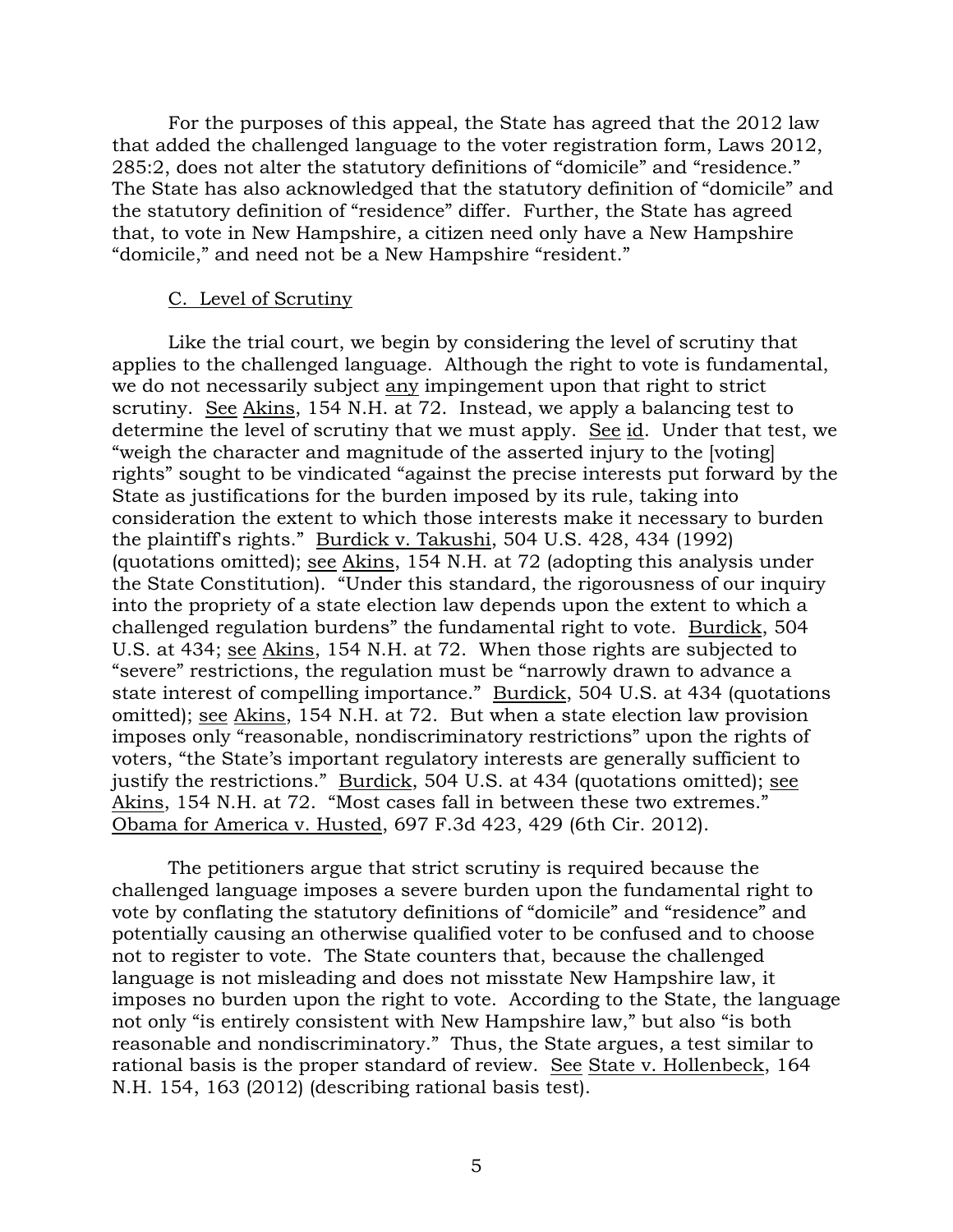We agree with the petitioners that the challenged language inaccurately states New Hampshire law. The challenged language informs a potential voter that, upon declaring New Hampshire as her domicile, she is "subject to the laws of the state of New Hampshire which apply to all residents, including laws requiring a driver to register a motor vehicle and apply for a New Hampshire[ ] driver's license within 60 days of becoming a resident." Laws 2012, 285:2. This is inaccurate. A person who has only a New Hampshire domicile, but who does not meet the statutory definition of "resident," is not "subject to the laws of the state of New Hampshire which apply to all residents."

The State argues that, properly interpreted, the language merely informs a citizen that, upon declaring New Hampshire as her domicile, she is "subject to the laws of the state of New Hampshire." The State argues that this is a true statement – non-residents are subject to certain New Hampshire laws, such as traffic laws. However, this is not what the challenged language states. Rather, the language specifies that the laws of the State of New Hampshire to which a person who declares New Hampshire as her domicile is subject are those "which apply to all residents."

The State further argues that the language merely informs a citizen with a New Hampshire domicile that, if and when she becomes a resident in the future, within 60 days of doing so, she must register her motor vehicle here and apply for a New Hampshire driver's license. However, the language does not state that either. Instead, it informs a citizen with a New Hampshire domicile that, upon declaring New Hampshire as her domicile, she is subject to our laws that "apply to all residents," including our laws regarding obtaining a driver's license and registering a motor vehicle.

We also agree with the petitioners that the challenged language is confusing because it is susceptible of different interpretations. Cf. Union Leader Corp. v. N.H. Retirement Sys., 162 N.H. 673, 677 (2011) (concluding that statute is ambiguous because there is more than one reasonable interpretation of it). For instance, although the State has argued in this appeal that the challenged language left intact the statutory definitions of "domicile" and "residence," the New Hampshire House of Representatives (House), in its emergency motion to intervene filed in the trial court, argued just the opposite. According to the House, the challenged language "expand[s] the [statutory] definition of residency" by including in that definition "persons who declare a domicile in New Hampshire and vote in a New Hampshire election." Similarly, after this litigation was commenced, a few legislators publicly opined that the challenged language requires a voter with a New Hampshire domicile, who is not a New Hampshire "resident," to obtain a New Hampshire driver's license and to register her vehicle here, before voting here.

Moreover, in this case, there is more than the "mere possibility of voter confusion." Washington State Grange v. Washington State Republican Party,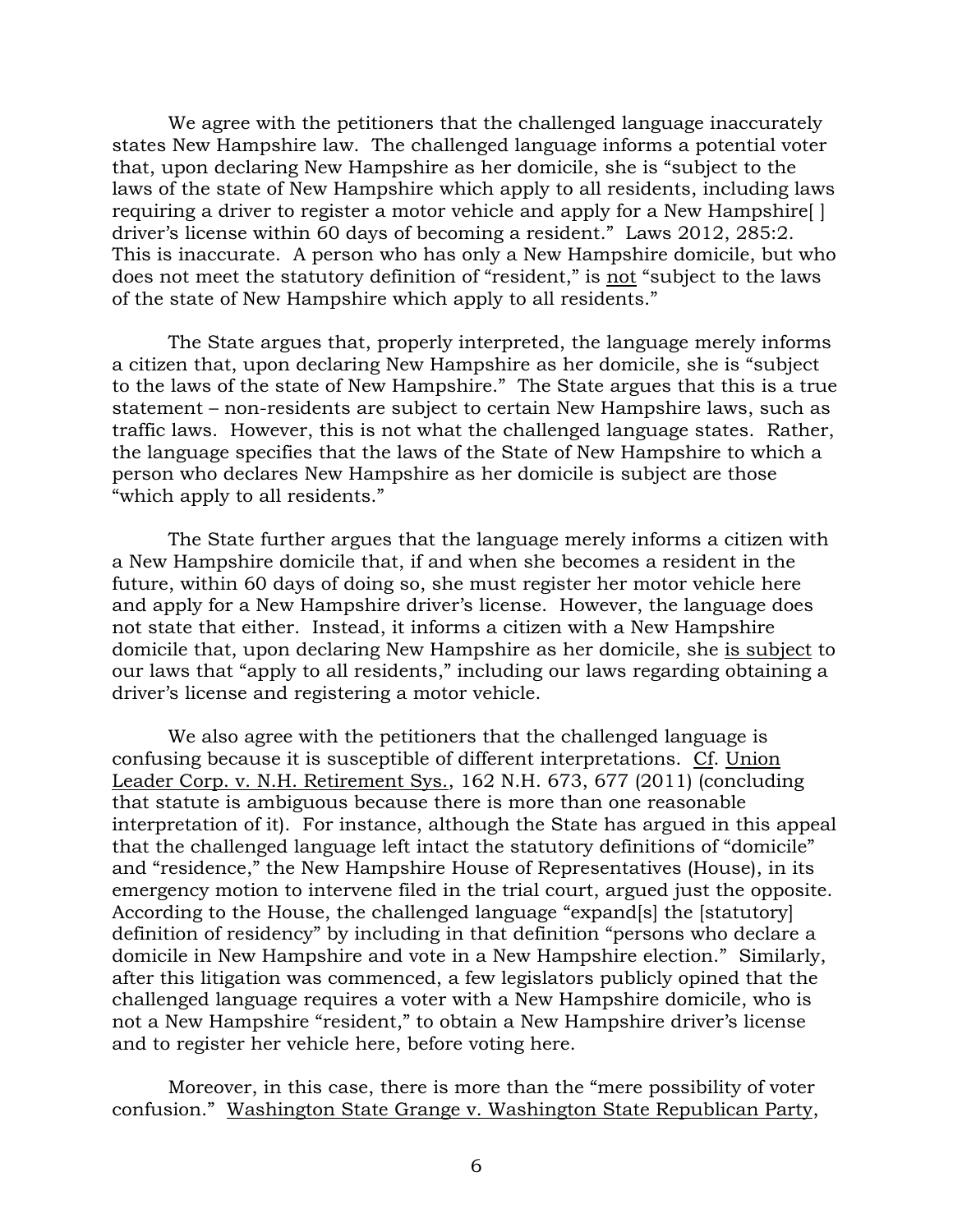552 U.S. 442, 455 (2008) (concluding that court cannot invalidate statute on its face based upon "mere possibility of voter confusion"). Petitioners Guare, Blesedell, and Healey testified that they found the challenged language confusing because it uses the words "domicile" and "resident" interchangeably and is unclear as to whether a citizen with a New Hampshire "domicile," who is not a New Hampshire "resident," must obtain a New Hampshire driver's license and motor vehicle registration upon registering to vote. Blesedell and Healey also testified that they would feel uncomfortable registering to vote in New Hampshire because of the challenged language. However, it is undisputed that even though Guare, Blesedell, and Healey are not New Hampshire "residents," they are entitled to vote in New Hampshire because they are "domiciled" here.

Because the challenged language is confusing and inaccurate, and because, as the trial court found, it could cause an otherwise qualified voter not to register to vote in New Hampshire, we hold that, as a matter of law, the burden it imposes upon the fundamental right to vote is unreasonable. Accordingly, we decline the State's invitation to apply a test similar to our rational basis level of scrutiny. However, we similarly decline the petitioners' invitation to apply strict scrutiny because, even if we assume, without deciding, that the burden in this case is not severe, the challenged language fails under intermediate scrutiny, a test that is more deferential to the State than strict scrutiny.

Our intermediate level of scrutiny requires that a challenged law be substantially related to an important governmental objective. Cmty. Res. for Justice v. City of Manchester, 154 N.H. 748, 762 (2007) (discussing intermediate scrutiny test in equal protection context). Under this level of review, the State bears the burden of proof. See id. "To meet this burden, the government may not rely upon justifications that are hypothesized or invented post hoc in response to litigation, nor upon overbroad generalizations." Id. (quotations omitted).

We have not previously considered what level of scrutiny applies when a voting restriction falls between the two extremes ("severe" on the one hand and "reasonable" and "nondiscriminatory" on the other). Compare Akins, 154 N.H. at 72-73 (applying strict scrutiny because burden upon voting rights was severe), with Libertarian Party N.H. v. State, 154 N.H. 376, 386 (2006) (concluding that, because any additional burdens upon the plaintiffs were reasonable, the State's important regulatory interests were sufficient to justify those burdens). Courts in other jurisdictions have recognized that a test similar to intermediate scrutiny applies to a voting restriction that falls between the two extremes. See Gustafson v. Illinois State Bd. of Elections, No. 06 C 1159, 2007 WL 2892667, at \*9 (N.D. Ill. 2007) (explaining that "[c]hoosing among the degrees of scrutiny – ranging from strict to intermediate to rational basis – comes down to the severity of the burden being imposed on the right to vote"); In re Contest of November 8, 2011, 40 A.3d 684, 698 (N.J. 2012)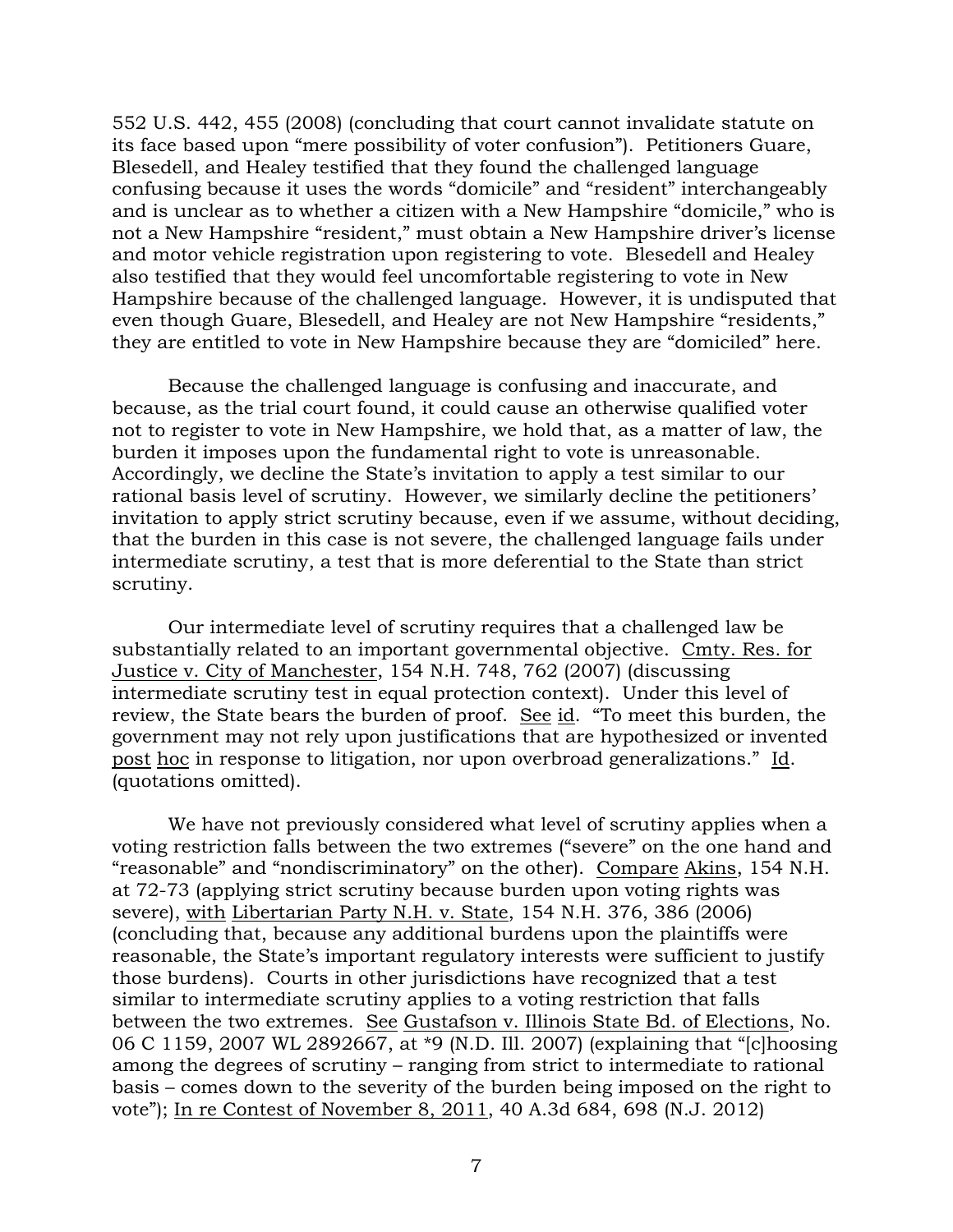(explaining that intermediate scrutiny "appears to have become the more commonly applied level of scrutiny" when analyzing the constitutionality of "requirements that candidates live in a district or municipality for a particular duration").

For instance, in Ohio State Conference of N.A.A.C.P., the Sixth Circuit Court of Appeals upheld the district court's determination that the overall burden imposed by the challenged law was "significant, but not severe." Ohio State Conference of N.A.A.C.P. v. Husted, 768 F.3d 524, 545 (6th Cir.), stay granted, 135 S. Ct. 42 (2014). The court then weighed the burdens against the "precise interests put forward by the State as justifications for the burden imposed by its rule, taking into consideration the extent to which those interests make it necessary to burden the plaintiff's rights." Id. (quotations omitted); see Burdick, 504 U.S. at 434. The court explained that the State's burden under this test is to "articulate specific, rather than abstract state interests, and explain why the particular restriction imposed is actually necessary, meaning it actually addresses, the interest put forth." Ohio State Conference of N.A.A.C.P., 768 F.3d at 545; see Obama for America, 697 F.3d at 433, 434 (holding that burden upon non-military Ohio voters from challenged law "is not severe, but neither is it slight," and concluding that State's "vague interest in the smooth functioning of local boards of elections" was insufficient to justify that burden).

The law at issue in Ohio State Conference of N.A.A.C.P. eliminated "Golden Week," a five-day period during which Ohio voters were allowed to register and vote on the same day. Ohio State Conference of N.A.A.C.P., 768 F.3d at 531-32. The State asserted that its interests in preventing voter fraud, reducing costs, and promoting uniformity justified the law's significant burden imposed upon Ohio voters. Id. at 546-49. However, the court determined that the State failed to present sufficient proof that its abstract interests made eliminating "Golden Week" necessary. See id. For instance, with regard to preventing voter fraud, the court concluded that the State had to do more than provide only "a handful of actual examples of voter fraud" and general evidence "regarding the difficulties of verifying voter registration before counting ballots." Id. at 547. Rather, the State had the burden of demonstrating that "eliminating Golden Week serves to prevent a 'precise' problem of voter fraud in a way that is 'necessary' to burden . . . voters, . . . as opposed to a measure that might more directly target the asserted problem without burdening voters." Id. Similarly, with regard to reducing costs, the court explained that because "some cost-saving rationale could be identified in most voting restrictions[,] . . . where more than minimal burdens on voters are established, the State must demonstrate that such costs would actually be burdensome." Id. at 548.

The United States Supreme Court appears to be divided regarding the issue of whether intermediate scrutiny is available in voting rights cases. See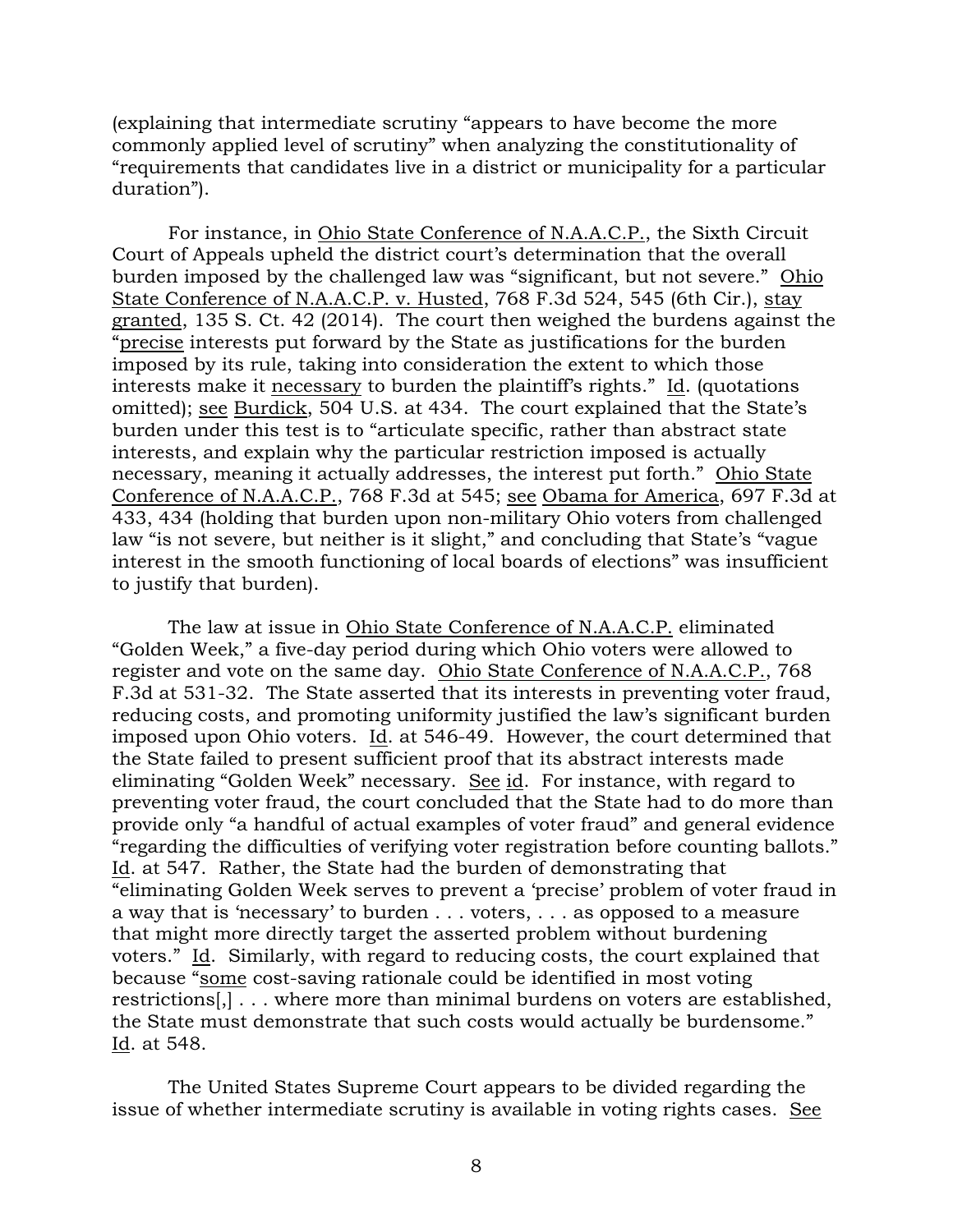Crawford v. Marion County Election Bd., 553 U.S. 181 (2008). Although the plurality opinion in Crawford, written by Justice Stevens and joined by Chief Justice Roberts and Justice Kennedy, did not directly address whether intermediate scrutiny was available in voting rights cases, it applied a flexible balancing test that, arguably, could encompass a test comparable to intermediate scrutiny. Id. at 191-203 (plurality opinion).In their dissent in Crawford, Justices Souter and Ginsburg expressed support for applying a test similar to intermediate scrutiny to voting rights cases. See id. at 209-10 (Souter, J., dissenting). These justices opined that "a State may not burden the right to vote merely by invoking abstract interests, be they legitimate or even compelling, but must make a particular, factual showing that threats to its interests outweigh the particular impediments it has imposed." Id. at 209 (citation omitted). They explained that, because voting rights cases involve two competing, legitimate interests (the fundamental right to vote, on the one hand, and the right of States to regulate elections, on the other hand), the Court has "avoided preset levels of scrutiny in favor of a sliding-scale balancing analysis," under which "the scrutiny varies with the effect of the regulation at issue." Id. at 210. By contrast, in their concurrence, Justices Scalia, Thomas, and Alito opined that there are only two levels of scrutiny for election laws – strict scrutiny for severe restrictions and rational basis for "nonsevere, nondiscriminatory restrictions." Id. at 204-05 (Scalia, J., concurring) (referring to the "two-track approach" to voting rights cases).

We believe that the flexible standard that we adopted in Akins includes a test that is similar to intermediate scrutiny. Under that test, the State must "articulate specific, rather than abstract state interests, and explain why the particular restriction imposed is actually necessary, meaning it actually addresses, the interest set forth." Ohio State Conference of N.A.A.C.P., 768 F.3d at 545; cf. Ass'n of People with Disabilities v. Herrera, 690 F. Supp. 2d 1183, 1220 (D.N.M. 2010) (to respond to a challenge under the First Amendment of the Federal Constitution to voter registration law, State must do more than assert that its regulatory interests are important), reconsideration granted on other grounds, 2010 WL 3834049 (D.N.M. July 28, 2010); Cmty. Res. for Justice, 154 N.H. at 762 (to meet burden under intermediate scrutiny, State "may not rely upon justifications that are hypothesized or invented post hoc in response to litigation, nor upon overbroad generalizations" (quotations omitted)).

Because we have held that the burden in the instant case is unreasonable and because we assume, without deciding, that it is not severe, we apply this intermediate scrutiny test. The only governmental interest the State has advanced on appeal is its interest in complying with HAVA. As the petitioners rightly assert, however, this interest was not the State's actual interest in adopting Laws 2012, 285:2. Laws 2012, 285:2 had its genesis as Senate Bill (SB) 318, which the legislature ultimately enacted by overriding the Governor's veto. See N.H.H.R. Jour. 1773-74 (2012). Complying with HAVA is